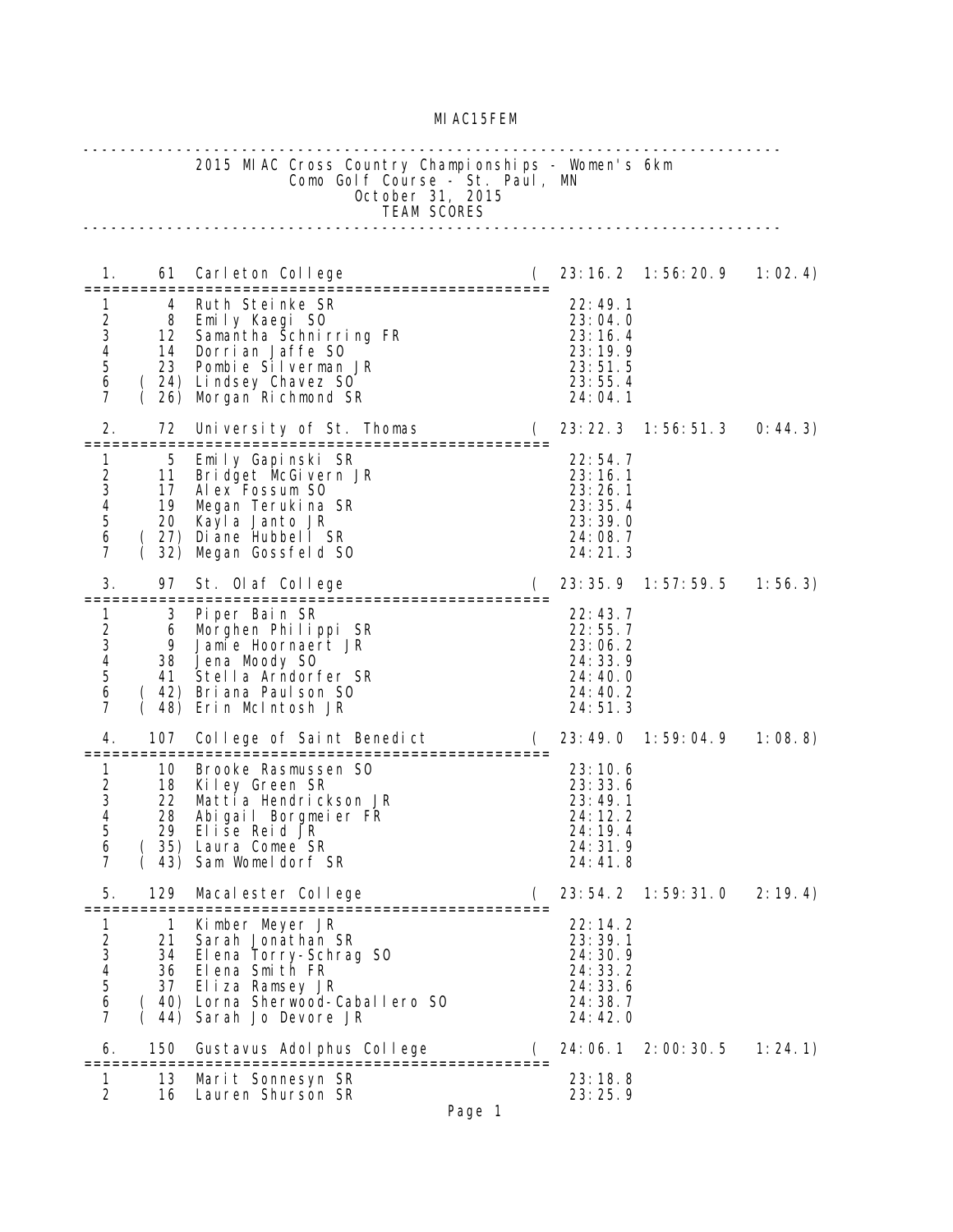MIAC15FEM

| 3<br>4<br>$\mathbf 5$<br>6<br>7                                                                            | 30<br>45<br>46                    | Sadie Novak-Klug S0<br>Lydi a Hayes S0<br>Lotus Schifsky FR<br>(47) Stephanie Welke JR<br>52) Olivia Rosenow SO                                                                                  |                    |          | 24: 20. 3<br>24:42.6<br>24: 42. 9<br>24:47.2<br>25:01.7                   |              |         |
|------------------------------------------------------------------------------------------------------------|-----------------------------------|--------------------------------------------------------------------------------------------------------------------------------------------------------------------------------------------------|--------------------|----------|---------------------------------------------------------------------------|--------------|---------|
| 7.                                                                                                         | 192                               | Concordi a-Moorhead<br>:=============                                                                                                                                                            |                    | $\left($ | 24: 27. 8 2: 02: 18. 9                                                    |              | 1: 48.7 |
| 1<br>23456<br>$\overline{7}$                                                                               | 15<br>56                          | Kaya Baker JR<br>25 Bri anna Gruenberg FR<br>39 Sarah Curran S0<br>Melissa Uhrich SR<br>57 Sierra Kolle FR<br>ان اللہ عليہ ہے ۔<br>( 60) Sarah Kuball FR ( 71) Indrid Fl<br>Ingrid Floersheim JR |                    |          | 23:22.7<br>23:57.9<br>24:37.3<br>25:09.6<br>25:11.4<br>25:18.7<br>25:48.1 |              |         |
| 8.                                                                                                         | 244                               | Bethel University                                                                                                                                                                                |                    |          | 24: 46. 5                                                                 | 2:03:52.3    | 3:07.4  |
| 1<br>$\begin{array}{c} 2 \\ 3 \\ 4 \end{array}$<br>$\begin{array}{c} 5 \\ 6 \end{array}$<br>$\overline{7}$ | 2<br>53<br>54<br>70.              | Anni ka Hal verson SO<br>Lindsay Johnson SO<br>Natalie Kessler FR<br>65 Emmy Inwards SO<br>Rebekah Schulte FR<br>(72) Lydia Herath FR<br>(74) Bailey Meyer FR                                    |                    |          | 22:34.8<br>25:04.5<br>25:05.4<br>25:25.4<br>25:42.2<br>25:49.5<br>25:52.0 |              |         |
| 9.                                                                                                         | 261<br>=============              | Augsburg College<br>-====================================                                                                                                                                        |                    | $\left($ | 25: 41. 7 2: 08: 28. 1                                                    |              | 6:16.0  |
| 1<br>$\boldsymbol{2}$<br>$\frac{3}{4}$<br>$\overline{5}$<br>6<br>$\overline{7}$                            | 7<br>31<br>77<br>84)              | Taybri Irving JR<br>Mary Cornelius SR<br>64 Rachel Frantz SO<br>Emma Blom JR<br>82 Caitlin Olson FR<br>(83) Silvia Cha FR<br>Juweria Hassan FR                                                   |                    |          | 23:02.9<br>24:20.8<br>25:24.0<br>26:21.5<br>29:18.9<br>31:30.7<br>35:04.8 |              |         |
| 10.                                                                                                        | 273                               | Hamline University<br>=============                                                                                                                                                              | =================  | $\left($ | 25:06.4                                                                   | 2: 05: 31. 9 | 0: 24.8 |
| $\mathbf{1}$<br>$\overline{c}$<br>$\frac{1}{3}$<br>5<br>6<br>$\overline{7}$                                | 49<br>55<br>61<br>67)<br>69)      | Meg Griffin FR<br>50 Brenna Kennedy SR<br>Sarissa Falk JR<br>58 Mariah Gallagher SO<br>Madeline Dopp FR<br>Holly Hankins FR<br>Al yssa Nash SO                                                   |                    |          | 24:55.7<br>24:57.1<br>25:05.8<br>25:12.8<br>25:20.5<br>25:33.3<br>25:36.1 |              |         |
| 11.<br>==========                                                                                          | 275                               | St. Catherine University                                                                                                                                                                         |                    |          | 25:08.7 2:05:43.1                                                         |              | 1:07.1  |
| 1<br>$\mathbf 2$<br>$\frac{3}{4}$<br>5<br>6<br>7                                                           | 33<br>51<br>62<br>63<br>66<br>75) | Courtney Kirkeide JR<br>Shannon Strickland JR<br>Bryana Waage FR<br>Catherine Degen FR<br>Jackie Brine-Doyle FR<br>( 68) Marie Morrier SO<br>Ellie Cardinal SO                                   |                    |          | 24:25.8<br>24:58.7<br>25:22.8<br>25:22.9<br>25:32.9<br>25:33.4<br>25:54.5 |              |         |
| 12.                                                                                                        | 365                               | Saint Mary's University                                                                                                                                                                          | :================= | €        | 26: 10. 7                                                                 | 2: 10: 53. 4 | 1:39.2  |
| 1<br>$\frac{2}{3}$<br>$\overline{4}$<br>5                                                                  | 59<br>73<br>76<br>78<br>79        | Erika Thiel FR<br>Allie Thiel SR<br>Heidi Ledermann FR<br>Jocel yn Moreno SR<br>Alicia Berkenes SO                                                                                               | Page 2             |          | 25:16.7<br>25:49.7<br>26: 02. 7<br>26:48.4<br>26:55.9                     |              |         |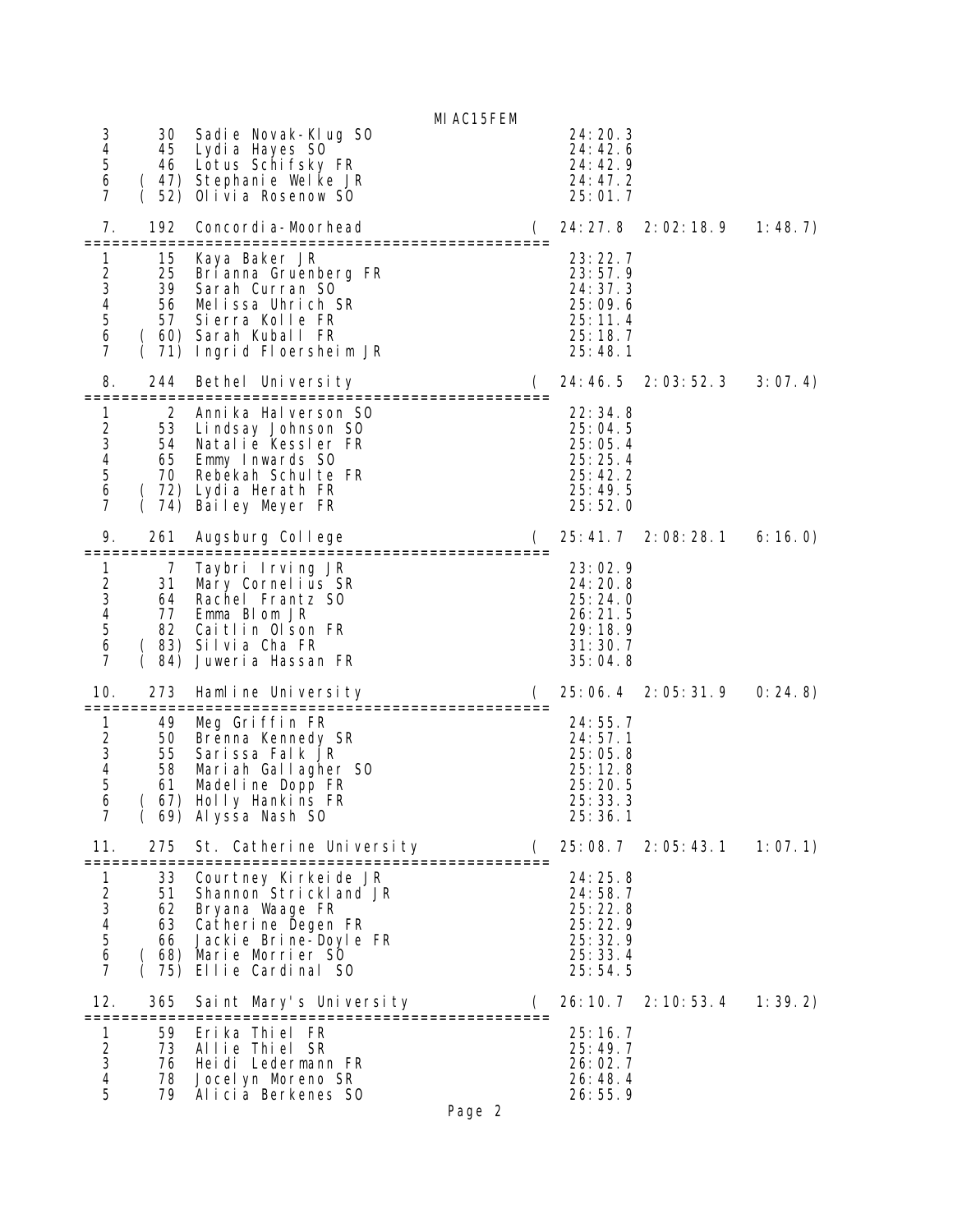| (80) Emily Ortiz FR        | 26:57.5 |
|----------------------------|---------|
| (81) Pai ge Schernecker JR | 27:28.6 |

## --------------------------------------------------------------------------- 2015 MIAC Cross Country Championships - Women's 6km Como Golf Course - St. Paul, MN October 31, 2015

INDIVIDUAL RESULTS (TmPl = Team Scoring Place)

---------------------------------------------------------------------------

| Place TmPl Name<br>Pace |                        | Class Team |                               | Fi ni sh |
|-------------------------|------------------------|------------|-------------------------------|----------|
| ===== ====<br>=====     |                        |            |                               |          |
| 1<br>5:58               | 1 Kimber Meyer         |            | JR Macalester College         | 22:14.2  |
| 2                       | 2 Anni ka Hal verson   |            | SO Bethel University          | 22:34.8  |
| 6:04<br>3               | 3 Piper Bain           |            | SR St. Olaf College           | 22:43.7  |
| 6:06<br>6:08            | 4 Ruth Steinke         |            | SR Carleton College           | 22:49.1  |
| 6:09                    | 5 Emily Gapinski       |            | SR University of St. Thomas   | 22:54.7  |
| 6<br>6:09               | 6 Morghen Philippi     |            | SR St. Olaf College           | 22:55.7  |
| 6:11                    | 7 Taybri Irving        |            | JR Augsburg College           | 23:02.9  |
| 8<br>6:12               | 8 Emily Kaegi          |            | SO Carleton College           | 23:04.0  |
| 9<br>6:12               | 9 Jamie Hoornaert      |            | JR St. Olaf College           | 23:06.2  |
| 10<br>6:13              | 10 Brooke Rasmussen    |            | SO College of Saint Benedict  | 23:10.6  |
| 11<br>6:15              | 11 Bridget McGivern    |            | JR University of St. Thomas   | 23:16.1  |
| 12<br>6:15              | 12 Samantha Schnirring |            | FR Carleton College           | 23:16.4  |
| 13<br>6:16              | 13 Marit Sonnesyn      |            | SR Gustavus Adol phus College | 23:18.8  |
| 14<br>6:16              | 14 Dorri an Jaffe      |            | SO Carleton College           | 23:19.9  |
| 15<br>6:17              | 15 Kaya Baker          |            | JR Concordi a-Moorhead        | 23:22.7  |
| 16<br>6:18              | 16 Lauren Shurson      |            | SR Gustavus Adol phus College | 23:25.9  |
| 17<br>6:18              | 17 Alex Fossum         |            | SO University of St. Thomas   | 23:26.1  |
| 18<br>6:20              | 18 Kiley Green         |            | SR College of Saint Benedict  | 23:33.6  |
| 19                      | 19 Megan Terukina      |            | SR University of St. Thomas   | 23:35.4  |
| 6:20<br>20              | 20 Kayl a Janto        |            | JR University of St. Thomas   | 23:39.0  |
| 6:21<br>21<br>6:21      | 21 Sarah Jonathan      |            | SR Macalester College         | 23:39.1  |
| 22<br>6:24              | 22 Mattia Hendrickson  |            | JR College of Saint Benedict  | 23:49.1  |
|                         |                        |            | Page 3                        |          |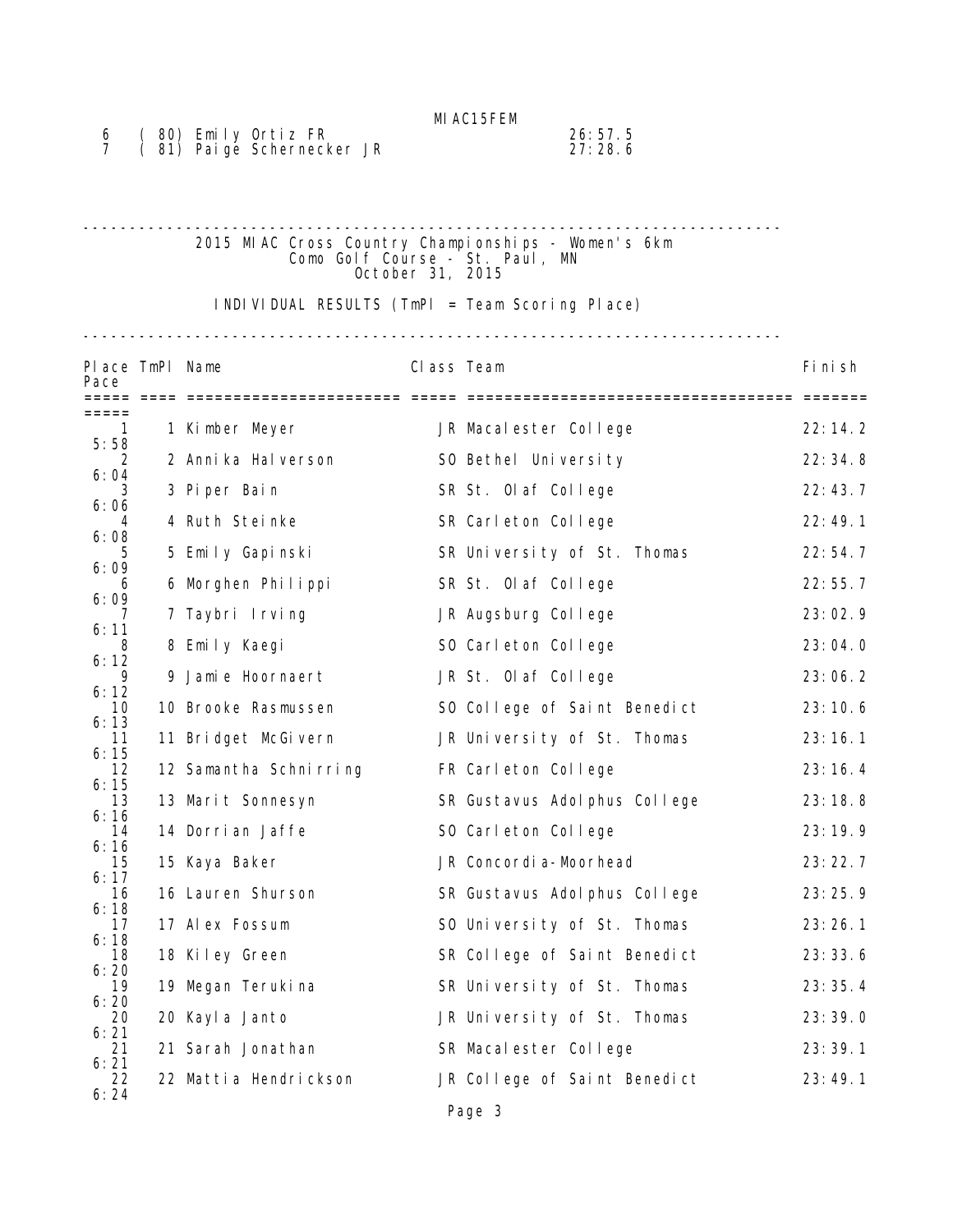| 23                 | 23 Pombie Silverman        | MI AC15FEM<br>JR Carleton College | 23:51.5   |
|--------------------|----------------------------|-----------------------------------|-----------|
| 6:24<br>24         | 24 Lindsey Chavez          | SO Carleton College               | 23:55.4   |
| 6:25<br>25         | 25 Bri anna Gruenberg      | FR Concordi a-Moorhead            | 23:57.9   |
| 6:26<br>26         | 26 Morgan Richmond         | SR Carleton College               | 24:04.1   |
| 6:28<br>27         | 27 Di ane Hubbel I         | SR University of St. Thomas       | 24:08.7   |
| 6:29<br>28         | Laura Nakasaka             | JR Carleton College               | 24:08.9   |
| 6:29<br>29         | 28 Abigail Borgmeier       | FR College of Saint Benedict      | 24:12.2   |
| 6:30<br>30<br>6:30 | Claire Trujillo            | JR Carleton College               | 24:13.5   |
| 31<br>6:31         | Ni col e Ni pper           | JR Carleton College               | 24:16.2   |
| 32<br>6:32         | 29 Elise Reid              | JR College of Saint Benedict      | 24:19.4   |
| 33<br>6:32         | 30 Sadi e Novak-KI ug      | SO Gustavus Adol phus College     | 24:20.3   |
| 34<br>6:32         | 31 Mary Cornel ius         | SR Augsburg College               | 24: 20.8  |
| 35<br>6:32         | 32 Megan Gossfeld          | SO University of St. Thomas       | 24:21.3   |
| 36<br>6:33         | Melissa Marsh              | SO University of St. Thomas       | 24:23.8   |
| 37<br>6:34         | 33 Courtney Kirkeide       | JR St. Catherine University       | 24:25.8   |
| 38<br>6:35         | 34 Elena Torry-Schrag      | SO Macalester College             | 24: 30. 9 |
| 39<br>6:35         | 35 Laura Comee             | SR College of Saint Benedict      | 24: 31.9  |
| 40<br>6:36         | 36 Elena Smith             | FR Macalester College             | 24: 33. 2 |
| 41<br>6:36         | 37 Eliza Ramsey            | JR Macalester College             | 24: 33. 6 |
| 42<br>6:36         | 38 Jena Moody              | SO St. Olaf College               | 24: 33. 9 |
| 43<br>6:36         | Ai mee Junget              | JR University of St. Thomas       | 24: 34. 9 |
| 44<br>6:37         | 39 Sarah Curran            | SO Concordi a-Moorhead            | 24:37.3   |
| 45<br>6:37         | Abby Sharer                | SO Carleton College               | 24:38.0   |
| 46<br>6:37         | 40 Lorna Sherwood-Caballer | SO Macalester College             | 24:38.7   |
| 47<br>6:37         | 41 Stella Arndorfer        | SR St. Olaf College               | 24:40.0   |
| 48<br>6:38         | 42 Bri ana Paul son        | SO St. Olaf College               | 24:40.2   |
| 49<br>6:38         | 43 Sam Womeldorf           | SR College of Saint Benedict      | 24:41.8   |
| 50<br>6:38         | 44 Sarah Jo Devore         | JR Macalester College             | 24:42.0   |
| 51<br>6:38         | 45 Lydia Hayes             | SO Gustavus Adol phus College     | 24:42.6   |
| 52<br>6:38         | 46 Lotus Schifsky          | FR Gustavus Adol phus College     | 24: 42. 9 |
| 53<br>6:38         | Lauren Schoenbauer         | SR College of Saint Benedict      | 24:43.9   |
| 54                 | Megan Davitt               | JR Macalester College<br>Page 4   | 24:44.0   |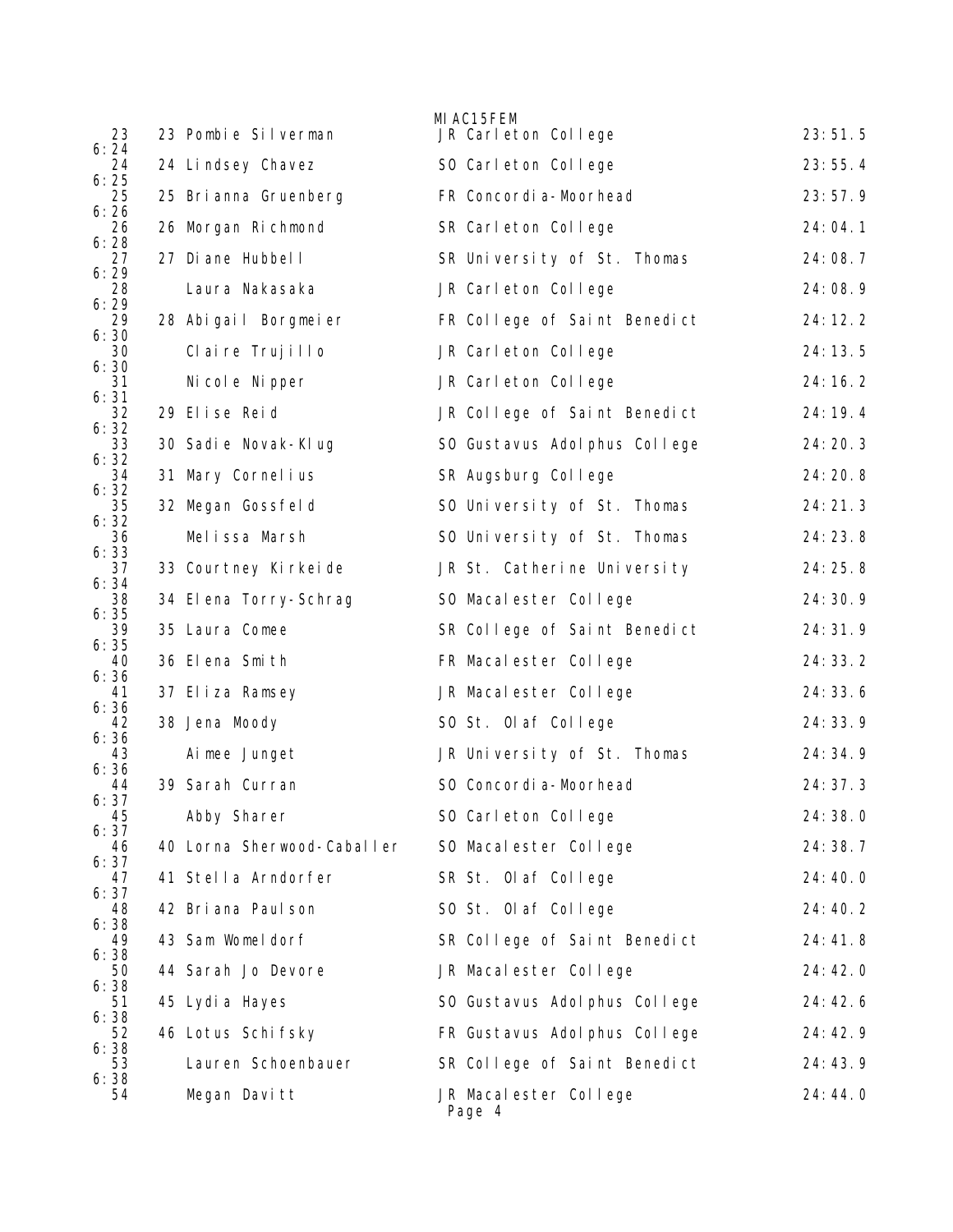|                    |                       | MI AC15FEM                    |         |
|--------------------|-----------------------|-------------------------------|---------|
| 6:39<br>55         | Haylee Derrickson     | FR Carleton College           | 24:45.4 |
| 6:39<br>56         | 47 Stephanie Welke    | JR Gustavus Adol phus College | 24:47.2 |
| 6:39<br>57<br>6:40 | Becky Honnol d        | JR Macalester College         | 24:49.0 |
| 58<br>6:40         | Summer Ellefson       | JR University of St. Thomas   | 24:49.0 |
| 59                 | Sarah Nazarino        | FR Carleton College           | 24:50.1 |
| 6:40<br>60<br>6:40 | 48 Erin McIntosh      | JR St. Olaf College           | 24:51.3 |
| 61<br>6:41         | Lea Davidson          | SO Macalester College         | 24:51.7 |
| 62<br>6:42         | 49 Meg Griffin        | FR Hamline University         | 24:55.7 |
| 63<br>6:42         | Elizabeth Lynn        | FR Carleton College           | 24:56.2 |
| 64<br>6:42         | 50 Brenna Kennedy     | SR Hamline University         | 24:57.1 |
| 65<br>6:42         | Caroline Campbell     | SR Carleton College           | 24:57.3 |
| 66<br>6:42         | 51 Shannon Strickland | JR St. Catherine University   | 24:58.7 |
| 67<br>6:43         | Susan Hoops           | JR St. Olaf College           | 25:00.9 |
| 68<br>6:43         | 52 Olivia Rosenow     | SO Gustavus Adol phus College | 25:01.7 |
| 69<br>6:43         | Sara Whiteman         | FR College of Saint Benedict  | 25:01.7 |
| 70<br>6:43         | Anne Gathje           | SR College of Saint Benedict  | 25:02.3 |
| 71<br>6:44         | Josefine Brekke       | JR St. Olaf College           | 25:03.3 |
| 72<br>6:44         | 53 Lindsay Johnson    | SO Bethel University          | 25:04.5 |
| 73<br>6:44         | 54 Natalie Kessler    | FR Bethel University          | 25:05.4 |
| 74<br>6:44         | Abigail Walker        | FR Carleton College           | 25:05.6 |
| 75<br>6:44         | 55 Sarissa Falk       | JR Hamline University         | 25:05.8 |
| 76<br>6:45         | Victoria Simones      | JR University of St. Thomas   | 25:07.5 |
| 77<br>6:45         | 56 Melissa Uhrich     | SR Concordi a-Moorhead        | 25:09.6 |
| 78<br>6:46         | 57 Sierra Kolle       | FR Concordi a-Moorhead        | 25:11.4 |
| 79<br>6:46         | Mary Eide             | JR St. Olaf College           | 25:11.8 |
| 80<br>6:46         | 58 Mariah Gallagher   | SO Hamline University         | 25:12.8 |
| 81<br>6:46         | Ol i vi a Dengel      | SO College of Saint Benedict  | 25:13.2 |
| 82<br>6:47         | Morgan Pierce         | FR College of Saint Benedict  | 25:13.8 |
| 83<br>6:47         | Jessica Bentley       | SO St. Olaf College           | 25:15.0 |
| 84<br>6:47         | Rebecca Walton        | FR St. Olaf College           | 25:15.9 |
| 85<br>6:47         | Gretchen Greene       | JR Macalester College         | 25:15.9 |
|                    |                       | Page 5                        |         |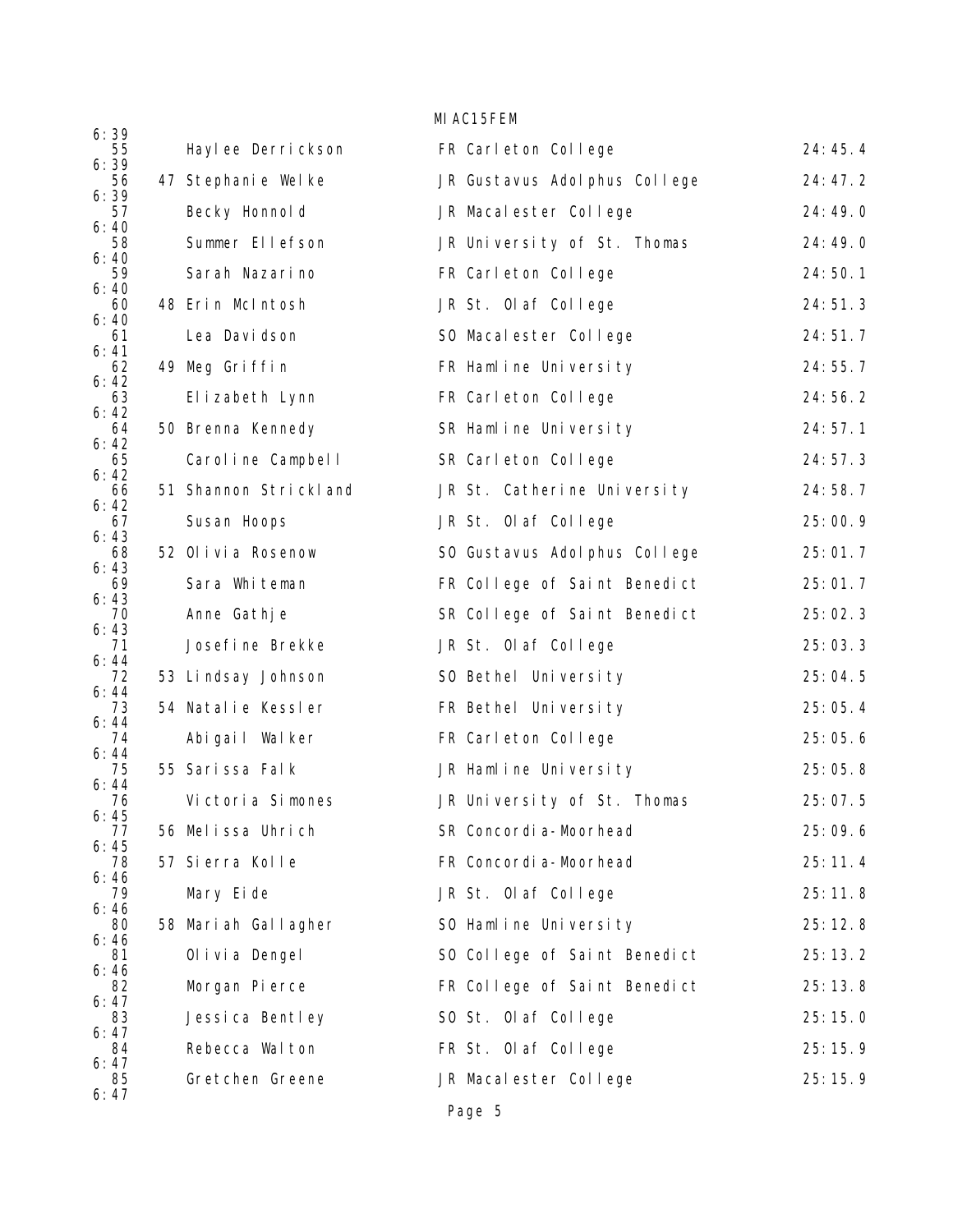| 86                  | 59 Erika Thiel        | MI AC15FEM | FR Saint Mary's University    | 25:16.7 |
|---------------------|-----------------------|------------|-------------------------------|---------|
| 6:47<br>87          | Mata Agre             |            | SR Gustavus Adol phus College | 25:16.7 |
| 6:47<br>88          | Carly Barton          |            | JR University of St. Thomas   | 25:17.5 |
| 6:48<br>89          | Amy Pelz              |            | FR Macalester College         | 25:18.0 |
| 6:48<br>90          | 60 Sarah Kuball       |            | FR Concordi a-Moorhead        | 25:18.7 |
| 6:48<br>91          | 61 Madel i ne Dopp    |            | FR Hamline University         | 25:20.5 |
| 6:48<br>92          | Allison McGraw        |            | FR College of Saint Benedict  | 25:22.6 |
| 6:49<br>93          | 62 Bryana Waage       |            | FR St. Catherine University   | 25:22.8 |
| 6:49<br>94          | 63 Catherine Degen    |            | FR St. Catherine University   | 25:22.9 |
| 6:49<br>95          | 64 Rachel Frantz      |            | SO Augsburg College           | 25:24.0 |
| 6:49<br>96          | Makena Hofer          |            | JR Gustavus Adol phus College | 25:25.1 |
| 6:50<br>97<br>6:50  | 65 Emmy Inwards       |            | SO Bethel University          | 25:25.4 |
| 98                  | Joy Cl aypool e       |            | JR St. Olaf College           | 25:25.8 |
| 6:50<br>99          | Senya Combs           |            | SR Carleton College           | 25:26.2 |
| 6:50<br>100         | Erin Roth             |            | SR Carleton College           | 25:26.7 |
| 6:50<br>101         | Emily Sands           |            | JR Gustavus Adol phus College | 25:31.4 |
| 6:51<br>102<br>6:52 | 66 Jackie Brine-Doyle |            | FR St. Catherine University   | 25:32.9 |
| 103<br>6:52         | 67 Holly Hankins      |            | FR Hamline University         | 25:33.3 |
| 104<br>6:52         | 68 Marie Morrier      |            | SO St. Catherine University   | 25:33.4 |
| 105<br>6:52         | Lydi a Downs          |            | FR St. Olaf College           | 25:33.9 |
| 106<br>6:52         | Abigail Schnabel      |            | FR Gustavus Adol phus College | 25:34.6 |
| 107<br>6:52         | Wi nona Rachel        |            | JR Carleton College           | 25:35.3 |
| 108<br>6:52         | 69 Al yssa Nash       |            | SO Hamline University         | 25:36.1 |
| 109<br>6:53         | Lily Rogers-Grant     |            | JR Macalester College         | 25:38.4 |
| 110<br>6:54         | Choyang Yangkyi       |            | SO St. Olaf College           | 25:41.0 |
| 111<br>6:54         | 70 Rebekah Schul te   |            | FR Bethel University          | 25:42.2 |
| 112<br>6:55         | Rosie Cobb            |            | SO Macalester College         | 25:43.9 |
| 113<br>6:56         | Courtney Branch       |            | SR Gustavus Adol phus College | 25:47.5 |
| 114<br>6:56         | 71 Ingrid Floersheim  |            | JR Concordi a-Moorhead        | 25:48.1 |
| 115<br>6:56         | Ashton Horsley        |            | FR Macalester College         | 25:48.7 |
| 116<br>6:56         | 72 Lydia Herath       |            | FR Bethel University          | 25:49.5 |
| 117                 | 73 Allie Thiel        | Page 6     | SR Saint Mary's University    | 25:49.7 |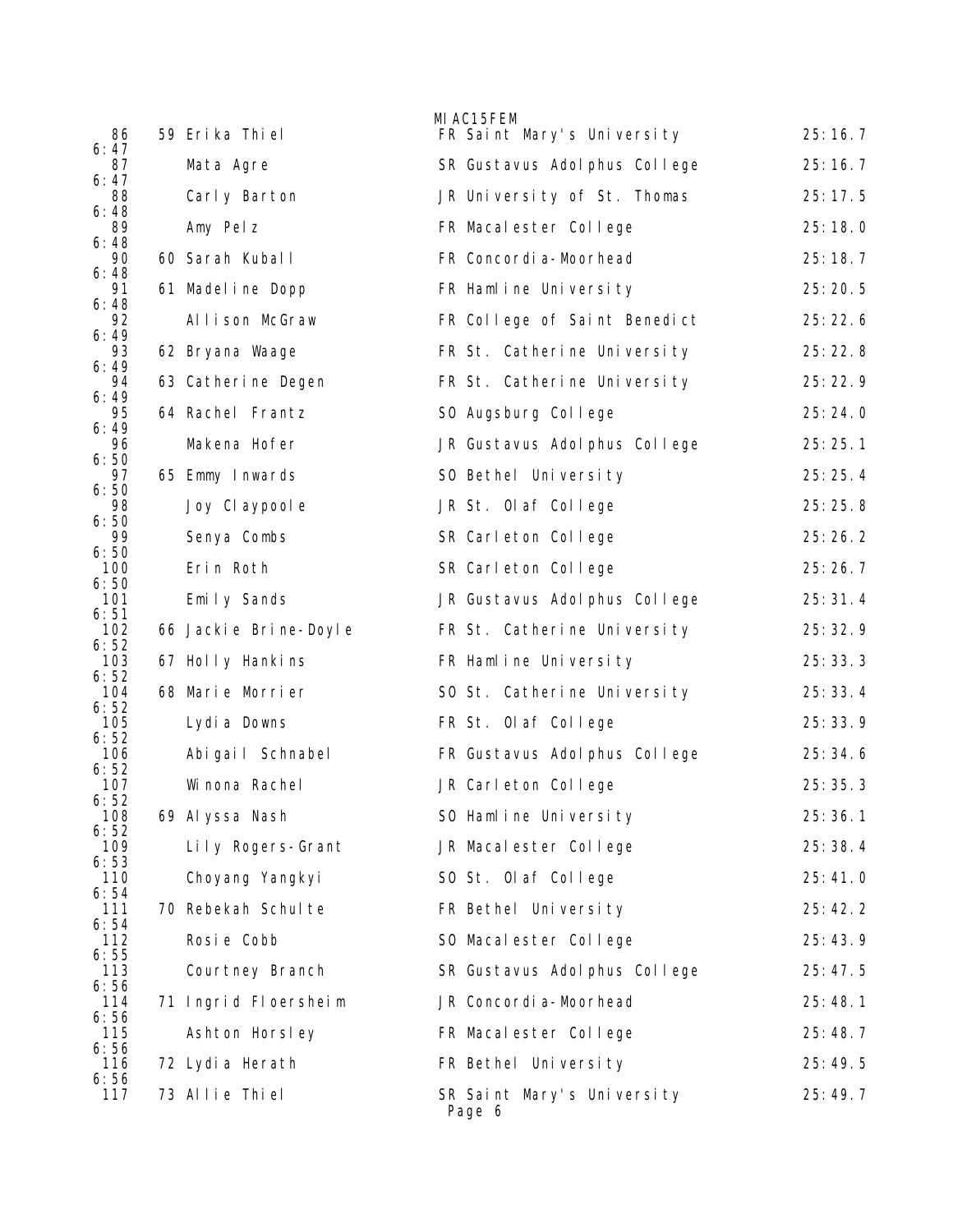|                     |                          | MI AC15FEM                    |         |
|---------------------|--------------------------|-------------------------------|---------|
| 6:56<br>118         | Carmen Garson-Shumway    | SO Macalester College         | 25:50.7 |
| 6:56<br>119         | Rachel Nel son           | FR College of Saint Benedict  | 25:51.4 |
| 6:57<br>120         | 74 Bailey Meyer          | FR Bethel University          | 25:52.0 |
| 6:57<br>121         | Katie Spray              | FR St. Olaf College           | 25:52.3 |
| 6:57<br>122<br>6:57 | 75 Ellie Cardinal        | SO St. Catherine University   | 25:54.5 |
| 123<br>6:58         | Cathleen Gross           | SR College of Saint Benedict  | 25:55.0 |
| 124<br>6:58         | Laura Goul d             | SO Macalester College         | 25:55.5 |
| 125<br>6:58         | Mi kael a Al gren        | FR Gustavus Adol phus College | 25:56.4 |
| 126<br>6:58         | Maria West               | FR Concordi a-Moorhead        | 25:57.0 |
| 127<br>6:58         | Mercy Garriga            | SO St. Olaf College           | 25:57.1 |
| 128<br>6:59         | Marlee Yost-Wolff        | FR Macalester College         | 25:59.0 |
| 129<br>6:59         | Rachel Needham           | SR Bethel University          | 26:01.7 |
| 130<br>7:00         | 76 Heidi Ledermann       | FR Saint Mary's University    | 26:02.7 |
| 131<br>7:00         | Rachel Mohr              | SR Gustavus Adol phus College | 26:03.4 |
| 132<br>7:01         | Maija Johansen           | SR St. Olaf College           | 26:06.2 |
| 133<br>7:01         | Kathrene Garcia          | SO Macalester College         | 26:08.8 |
| 134<br>7:02         | Madel eine Wagner Sherer | SO St. Olaf College           | 26:10.6 |
| 135<br>7:02         | Julia Giefer             | FR University of St. Thomas   | 26:12.9 |
| 136<br>7:02         | Kelly Olzenak            | SR College of Saint Benedict  | 26:13.0 |
| 137<br>7:03         | Lauren Herl and          | FR St. Olaf College           | 26:13.8 |
| 138<br>7:03         | Katrin O'Grady           | FR Macalester College         | 26:14.3 |
| 139<br>7:04         | Martha Torstenson        | SO Carleton College           | 26:17.3 |
| 140<br>7:04         | Laura Votava             | FR St. Olaf College           | 26:18.3 |
| 141<br>7:04         | Rebecka Palmquist        | SR College of Saint Benedict  | 26:19.1 |
| 142<br>7:05         | Margaret Stel zner       | SO Macalester College         | 26:20.9 |
| 143<br>7:05         | 77 Emma Blom             | JR Augsburg College           | 26:21.5 |
| 144<br>7:05         | Sofie Wicklund           | FR Gustavus Adol phus College | 26:23.0 |
| 145<br>7:06         | Kendal I Johnson         | SO College of Saint Benedict  | 26:26.6 |
| 146<br>7:06         | Laura Bailly             | SR College of Saint Benedict  | 26:27.9 |
| 147<br>7:07         | Shannon Dol an           | SO University of St. Thomas   | 26:30.0 |
| 148<br>7:07         | Tarja Nelsen             | FR Concordi a-Moorhead        | 26:31.1 |
|                     |                          | Page 7                        |         |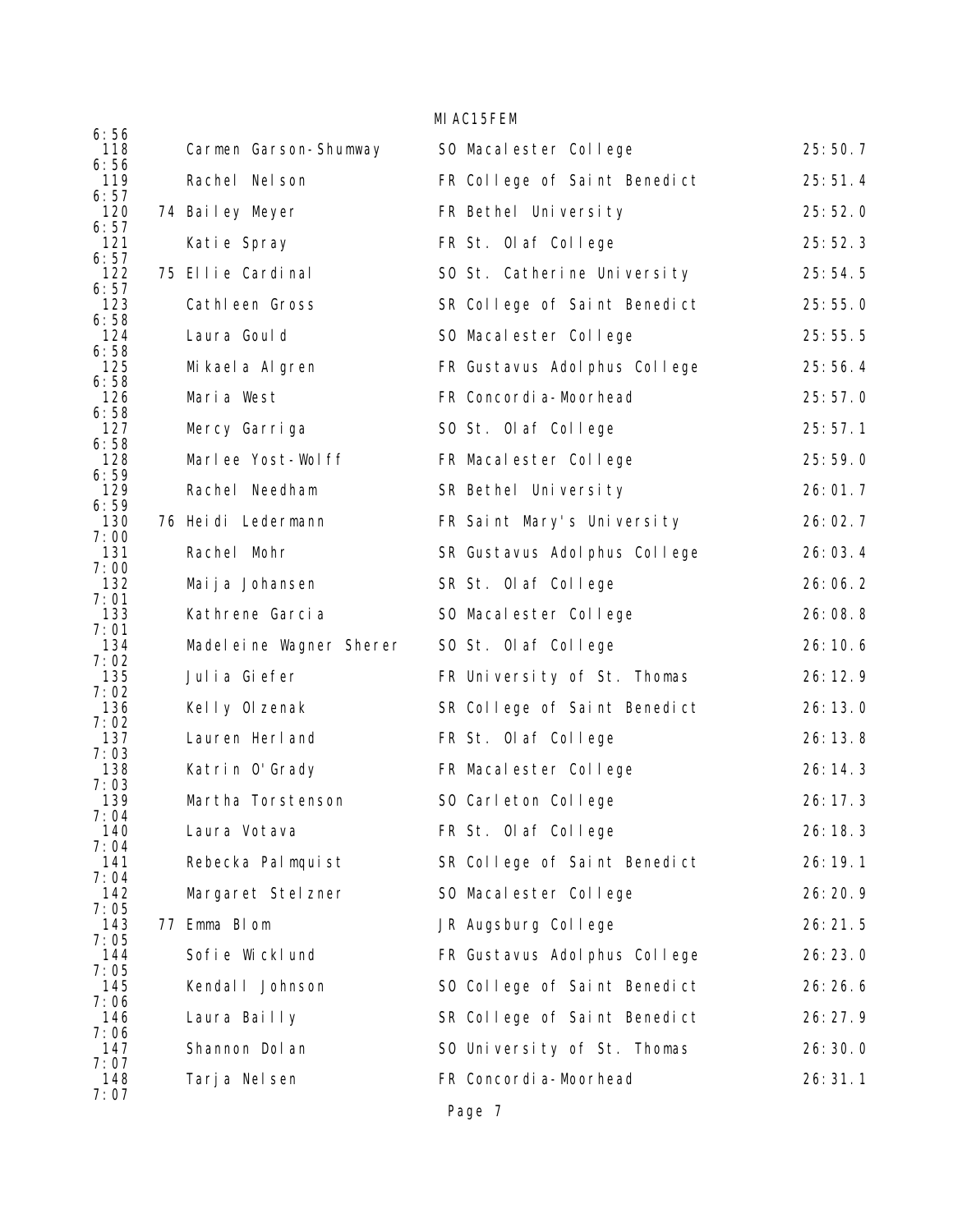| 149                                       | Bridget Kruschke     | MI AC15FEM<br>JR College of Saint Benedict | 26:32.9 |
|-------------------------------------------|----------------------|--------------------------------------------|---------|
| 7:08<br>150                               | Laura Rafferty       | SO Carleton College                        | 26:35.3 |
| 7:08<br>151                               | Michelle Perri       | SO St. Catherine University                | 26:35.6 |
| 7:08<br>152                               | Kathleen Miles       | FR Hamline University                      | 26:36.4 |
| 7:09<br>153                               | Kaci McCoy           | SR College of Saint Benedict               | 26:40.5 |
| 7:10<br>154                               | Autumn Jensen        | SR Hamline University                      | 26:43.0 |
| 7:10<br>155                               | Mackenzi e Randkl ev | SR Concordi a-Moorhead                     | 26:44.5 |
| 7:11<br>156                               | Madel i ne Egan      | FR Carleton College                        | 26:45.8 |
| 7:11<br>157                               | Anna Wall            | SO St. Olaf College                        | 26:47.7 |
| 7:12<br>158                               | 78 Jocel yn Moreno   | SR Saint Mary's University                 | 26:48.4 |
| 7:12<br>159                               | Abby Cyr             | SR Hamline University                      | 26:49.7 |
| 7:12<br>160<br>7:12                       | Halle Marr           | SR Bethel University                       | 26:50.2 |
| 161<br>7:12                               | Kelly Segura         | FR Bethel University                       | 26:50.4 |
| 162<br>7:13                               | Kara Huyett          | FR University of St. Thomas                | 26:50.8 |
| 163<br>7:13                               | Kaitlyn Lindaman     | SO Macalester College                      | 26:52.7 |
| 164<br>7:14                               | Ali Marks            | JR Macalester College                      | 26:55.4 |
| 165<br>7:14                               | 79 Alicia Berkenes   | SO Saint Mary's University                 | 26:55.9 |
| 166<br>7:14                               | 80 Emily Ortiz       | FR Saint Mary's University                 | 26:57.5 |
| 167<br>7:15                               | Lexi Friesen         | SR Bethel University                       | 26:59.0 |
| 168<br>7:15                               | Rachel Morrison      | SR St. Olaf College                        | 27:01.4 |
| 169<br>7:16                               | Laura Schmiel        | SR St. Olaf College                        | 27:03.4 |
| 170<br>7:17                               | Allison Pillar       | JR Macalester College                      | 27:05.8 |
| 171<br>7:17                               | Nikki Betzler        | SR Bethel University                       | 27:08.1 |
| 172<br>7:18                               | Madel ine Abbott     | SO Macal ester College                     | 27:10.6 |
| 173<br>7:18                               | Izzy Ballet          | JR Macalester College                      | 27:11.1 |
| 174<br>7:18                               | Morgan Durbin        | SO College of Saint Benedict               | 27:11.1 |
| 175<br>7:19<br>176<br>7:20<br>177<br>7:20 | Kelly Dills          | FR College of Saint Benedict               | 27:15.8 |
|                                           | Krista Anderson      | JR Bethel University                       | 27:17.8 |
|                                           | Emily Severson       | SO Gustavus Adol phus College              | 27:20.4 |
| 178<br>7:21                               | Sarah Bond           | FR St. Olaf College                        | 27:21.9 |
| 179<br>7:21                               | Natalie Rataczak     | SO College of Saint Benedict               | 27:22.5 |
| 180                                       | Lauren Faust         | SR College of Saint Benedict<br>Page 8     | 27:23.2 |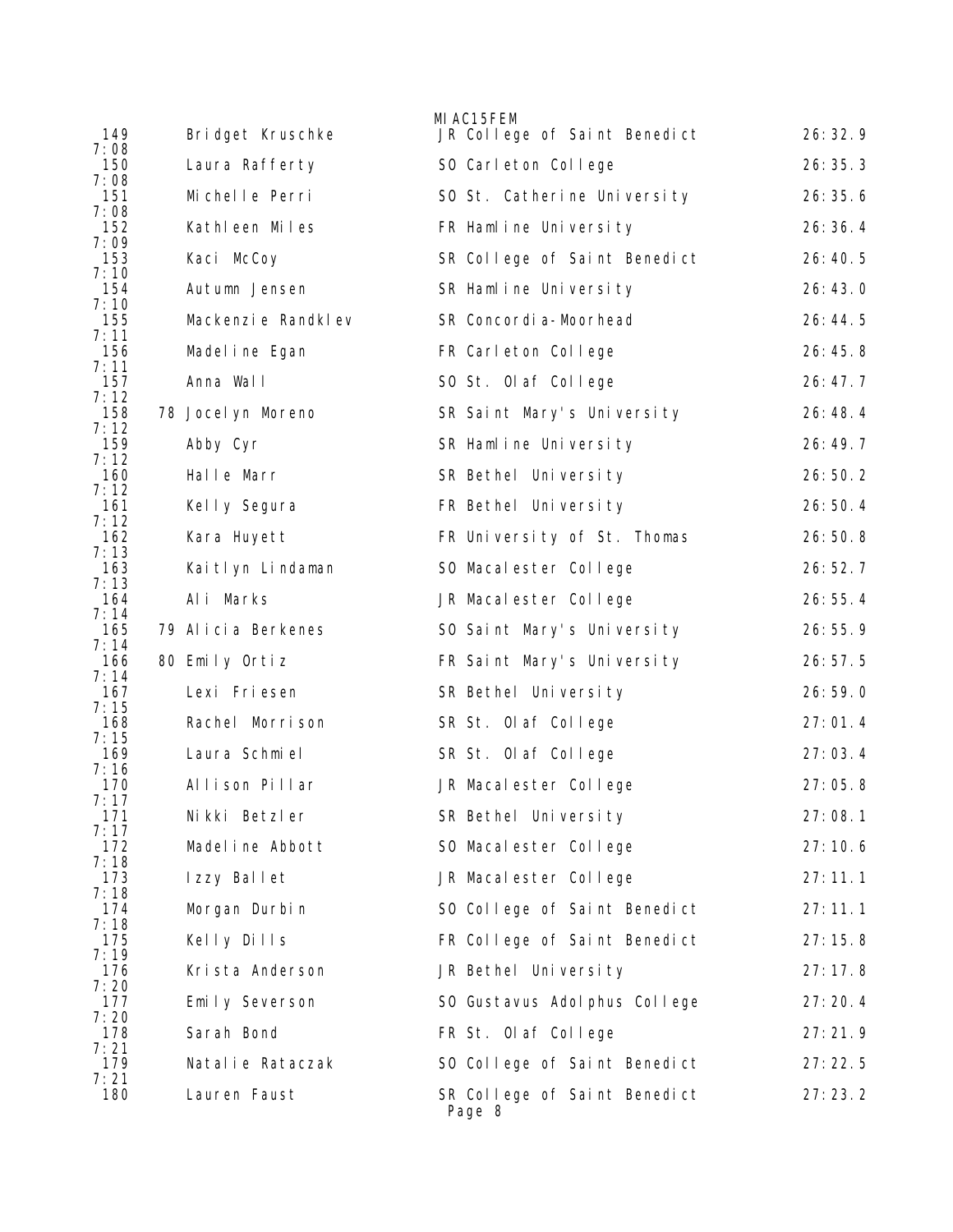|             |                       | MI AC15FEM                    |         |
|-------------|-----------------------|-------------------------------|---------|
| 7:21<br>181 | Chal tu Doto          | JR College of Saint Benedict  | 27:24.9 |
| 7:22<br>182 | 81 Pai ge Schernecker | JR Saint Mary's University    | 27:28.6 |
| 7:23<br>183 | Nadi ne Thoemke       | FR Hamline University         | 27:29.2 |
| 7:23<br>184 | El i zabeth Vought    | FR Concordi a-Moorhead        | 27:30.7 |
| 7:23<br>185 | Annie White           | SO College of Saint Benedict  | 27:32.0 |
| 7:24<br>186 | Anna KI inkner        | SO University of St. Thomas   | 27:33.4 |
| 7:24<br>187 | Sara Stanton          | JR Concordi a-Moorhead        | 27:34.8 |
| 7:24<br>188 | Olivia Crocker        | SO Gustavus Adol phus College | 27:34.8 |
| 7:24<br>189 | El sa Sandeno         | FR Carleton College           | 27:39.6 |
| 7:26<br>190 | Matthea Roemer        | SR Macalester College         | 27:40.5 |
| 7:26<br>191 | Allison Domingues     | JR Carleton College           | 27:41.3 |
| 7:26<br>192 | Olivia Hamilton       | SO Concordi a-Moorhead        | 27:43.6 |
| 7:27<br>193 | Siri Block            | SO St. Olaf College           | 27:44.1 |
| 7:27<br>194 | Esther Banaian        | SR College of Saint Benedict  | 27:45.1 |
| 7:27<br>195 | Chloe Mitchell        | SR St. Olaf College           | 27:46.2 |
| 7:27<br>196 | Maren Betterman       | SR Macalester College         | 27:47.4 |
| 7:28<br>197 | Hel en Roach          | FR University of St. Thomas   | 27:47.7 |
| 7:28<br>198 | Anna Pape             | JR Bethel University          | 27:50.6 |
| 7:29<br>199 | Andrea Schmitt        | FR Concordi a-Moorhead        | 27:51.9 |
| 7:29<br>200 | McKinzie Fettig       | FR Bethel University          | 27:54.8 |
| 7:30<br>201 | Ellen Bennett         | FR University of St. Thomas   | 27:55.2 |
| 7:30<br>202 | Holly Ellingson       | FR Macalester College         | 27:57.7 |
| 7:30<br>203 | Jerlie Jensen         | JR St. Olaf College           | 28:03.5 |
| 7:32<br>204 | McKenzie Van Loh      | FR Bethel University          | 28:07.2 |
| 7:33<br>205 | Michelle Wise         | FR University of St. Thomas   | 28:09.5 |
| 7:34<br>206 | Maria Zahhos          | SO University of St. Thomas   | 28:19.2 |
| 7:36<br>207 | Kal ey Hedberg        | SO Concordi a-Moorhead        | 28:20.8 |
| 7:37<br>208 | Kyla Porter           | FR College of Saint Benedict  | 28:35.3 |
| 7:41<br>209 | Keely Smith           | FR University of St. Thomas   | 28:41.2 |
| 7:42<br>210 | Madison Clepper       | FR Bethel University          | 28:42.3 |
| 7:42<br>211 | Alia Benedict         | FR Macalester College         | 28:52.5 |
| 7:45        |                       |                               |         |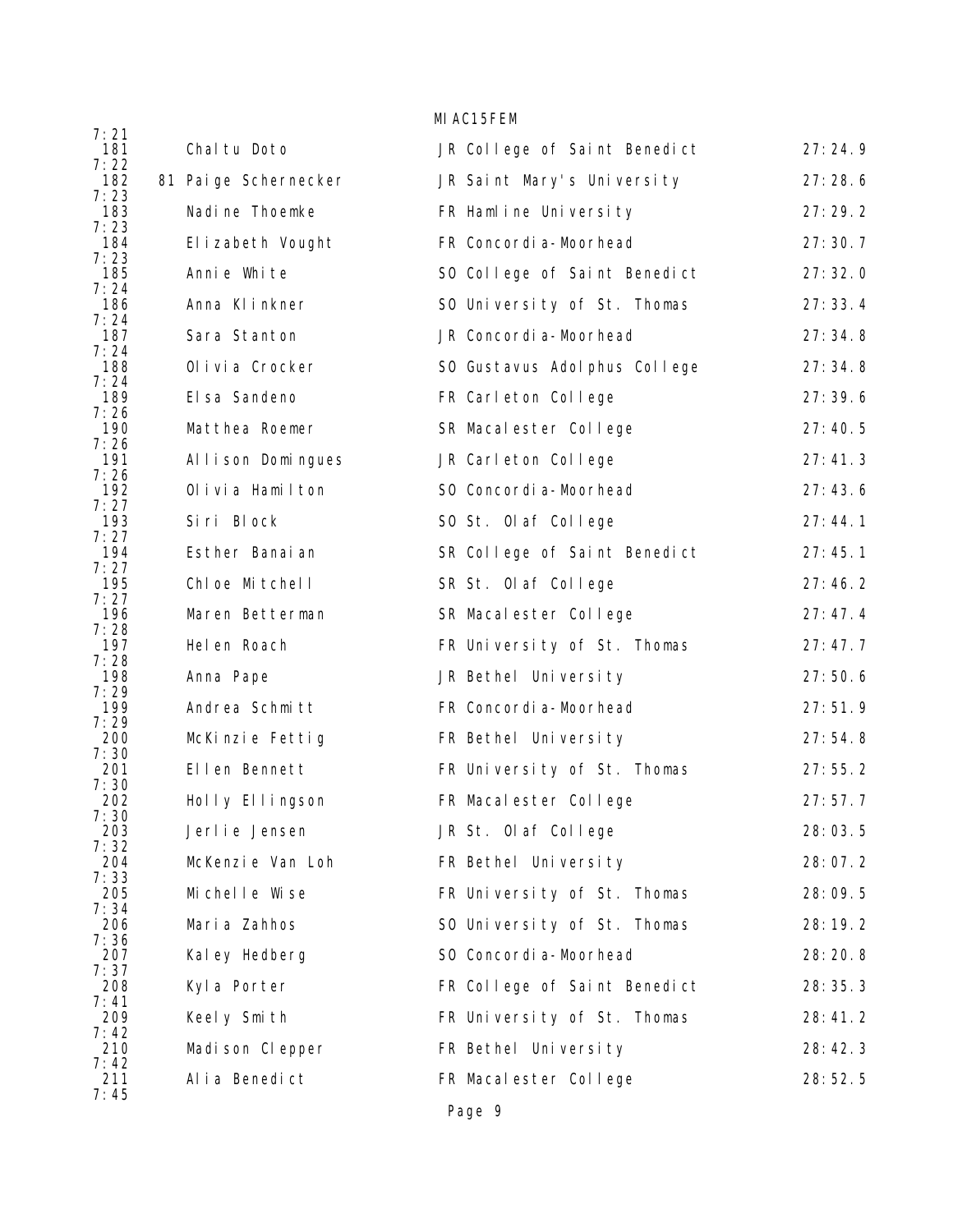|             |                        | MI AC15FEM                     |         |
|-------------|------------------------|--------------------------------|---------|
| 212<br>7:46 | Marie Sedesky          | SO College of Saint Benedict   | 28:56.1 |
| 213<br>7:47 | Jenna Thompson         | JR St. Catherine University    | 28:58.2 |
| 214<br>7:48 | Emily Hohenshell       | SO St. Catherine University    | 29:01.7 |
| 215         | Colleen Vought         | FR Concordi a-Moorhead         | 29:04.2 |
| 7:48<br>216 | Hallie Kircher-Henning | FR Macalester College          | 29:06.3 |
| 7:49<br>217 | Hannah Weber           | SO Concordi a-Moorhead         | 29:08.3 |
| 7:49<br>218 | Betsy Schein           | FR Macalester College          | 29:08.5 |
| 7:49<br>219 | Megan Dieberger        | FR College of Saint Benedict   | 29:10.6 |
| 7:50<br>220 | Savanna Goel z         | SR College of Saint Benedict   | 29:11.8 |
| 7:50<br>221 | Mattie Daub            | FR Macalester College          | 29:15.4 |
| 7:51<br>222 | Sarah Aldama           | SO Macalester College          | 29:15.5 |
| 7:51<br>223 | 82 Caitlin Olson       | FR Augsburg College            | 29:18.9 |
| 7:52<br>224 | Sam Witmer             | FR St. Catherine University    | 29:25.5 |
| 7:54<br>225 | Kathryn York           | FR St. Olaf College            | 29:26.4 |
| 7:54<br>226 | Rachael Bentley        | FR St. Olaf College            | 29:33.4 |
| 7:56<br>227 | Ni col e Kl ose        | FR Saint Mary's University     | 29:37.0 |
| 7:57<br>228 | Rachel Hoober          | FR St. Olaf College            | 29:40.5 |
| 7:58<br>229 | Samantha Wadell        | SO St. Olaf College            | 29:50.1 |
| 8:01<br>230 | Shelby Kline           | FR Concordi a-Moorhead         | 29:53.3 |
| 8:01<br>231 | Li bby Li u            | SR Macalester College          | 30:12.0 |
| 8:06<br>232 | Cecel i a Hol ten      | SR Concordi a-Moorhead         | 30:13.2 |
| 8:07<br>233 | Ellie Benson           | SO Macalester College          | 31:06.1 |
| 8:21<br>234 | Marra Evans            | SR St. Olaf College            | 31:07.6 |
| 8:21<br>235 | 83 Silvia Cha          | FR Augsburg College            | 31:30.7 |
| 8:28<br>236 | Jodi Middendorf        | FR Concordi a-Moorhead         | 31:31.2 |
| 8:28<br>237 | Kristie Vang           | FR College of Saint Benedict   | 32:00.8 |
| 8:36<br>238 | Tram Bui               | SO St. Olaf College            | 32:12.7 |
| 8:39<br>239 | Rudorwamwari Nyakanda  | FR St. Olaf College            | 32:21.2 |
| 8:41<br>240 | Kristin Westermeier    | SR Concordi a-Moorhead         | 32:39.1 |
| 8:46<br>241 | Alison Broman          | SR Concordi a-Moorhead         | 32:52.3 |
| 8:50<br>242 | Sarah Grafstrom        | JR Concordi a-Moorhead         | 32:54.4 |
| 8:50<br>243 | 84 Juweria Hassan      | FR Augsburg College<br>Page 10 | 35:04.8 |